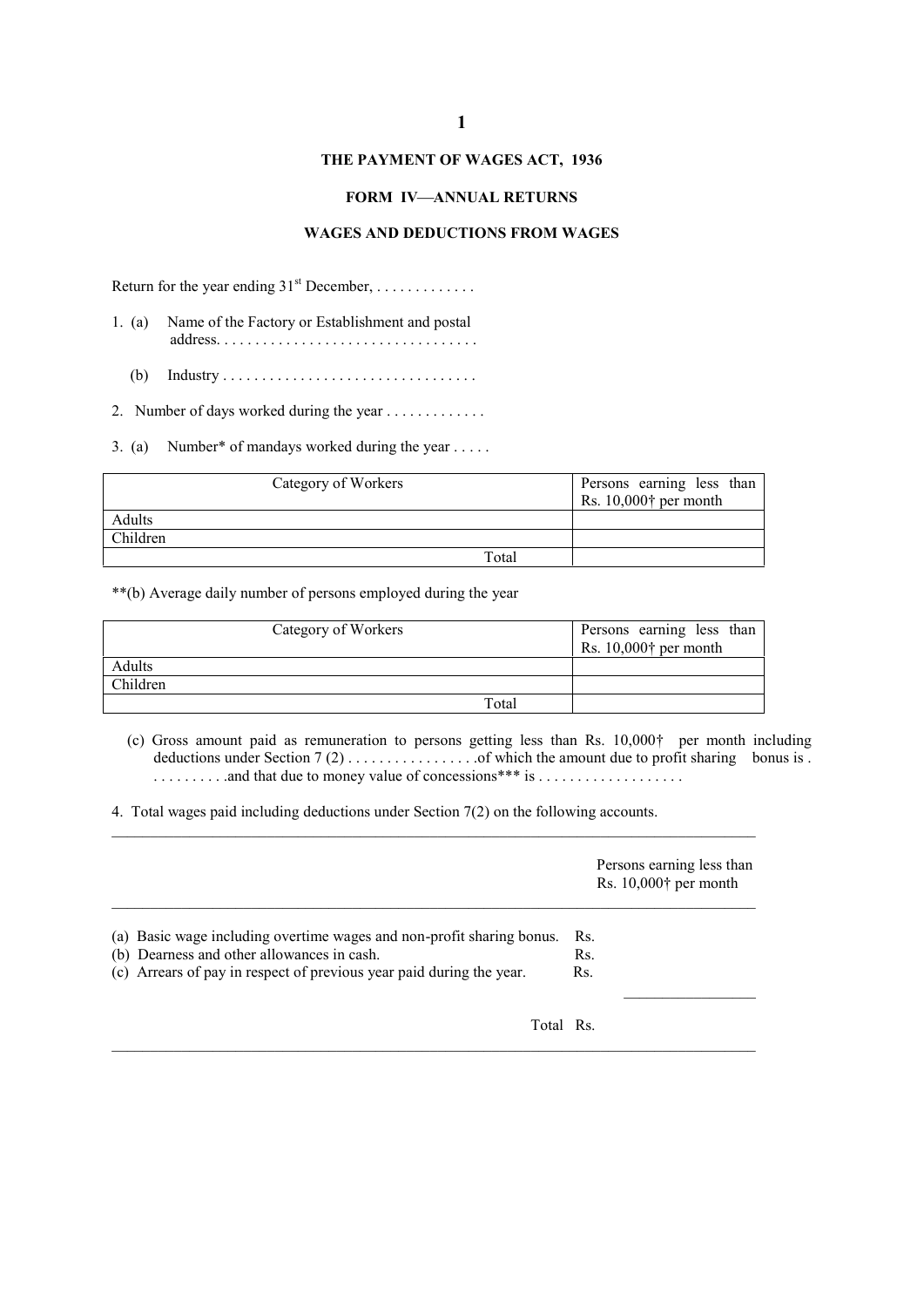#### 5. Deductions—Number of cases and amount realised

| Deductions                           | Persons earning less than Rs.10,000† per month |                          |  |  |
|--------------------------------------|------------------------------------------------|--------------------------|--|--|
|                                      | Number of cases                                | Amount realised<br>(Rs.) |  |  |
| (a) Fines                            |                                                |                          |  |  |
| (b) Deductions for damage or loss    |                                                |                          |  |  |
| (c) Deduction for breach of contract |                                                |                          |  |  |
|                                      | Total                                          |                          |  |  |

## 6. Fines Fund

(i) Balance of fines fund in hand at the beginning of the year

(ii) Disbursement from fines fund:--

| Purpose                                                    | Amount    |
|------------------------------------------------------------|-----------|
|                                                            | (Rs.)     |
| (a)                                                        |           |
| (b)                                                        |           |
| (c)                                                        |           |
| (d)                                                        |           |
| Total                                                      |           |
| (iii) Balance of fines fund in hand at the end of the year |           |
|                                                            | Signature |

Dated. . . . . . . . . . . . . . . . . . . . . . . . . . . . . Designation . . . . . . . . . . . . . . . . . . . . . .

\*This is the aggregate number of attendances during the year.

\*\*Please see foot-note at page 4.

\*\*\*The money value of concessions should be obtained by taking the difference of the price paid by the employee and the actual price paid by the employees for supplies of essential commodities given free or at concessions rates.

 $\mathcal{L}_\mathcal{L} = \{ \mathcal{L}_\mathcal{L} = \{ \mathcal{L}_\mathcal{L} = \{ \mathcal{L}_\mathcal{L} = \{ \mathcal{L}_\mathcal{L} = \{ \mathcal{L}_\mathcal{L} = \{ \mathcal{L}_\mathcal{L} = \{ \mathcal{L}_\mathcal{L} = \{ \mathcal{L}_\mathcal{L} = \{ \mathcal{L}_\mathcal{L} = \{ \mathcal{L}_\mathcal{L} = \{ \mathcal{L}_\mathcal{L} = \{ \mathcal{L}_\mathcal{L} = \{ \mathcal{L}_\mathcal{L} = \{ \mathcal{L}_\mathcal{$ 

†Rs. 6500 w.e.f. 09.11.2005 vide notification No. 41 of 2005 and Rs. 10,000 w.e.f. 8.8.2007 vide notification No.978 dated 8.8.2007.

# **NOTETHIS RETURN SHOULD BE SENT TO THE PRESCRIBED AUTHORITY BY 15TH FEBRUARY OF SUCCEEDING YEAR.**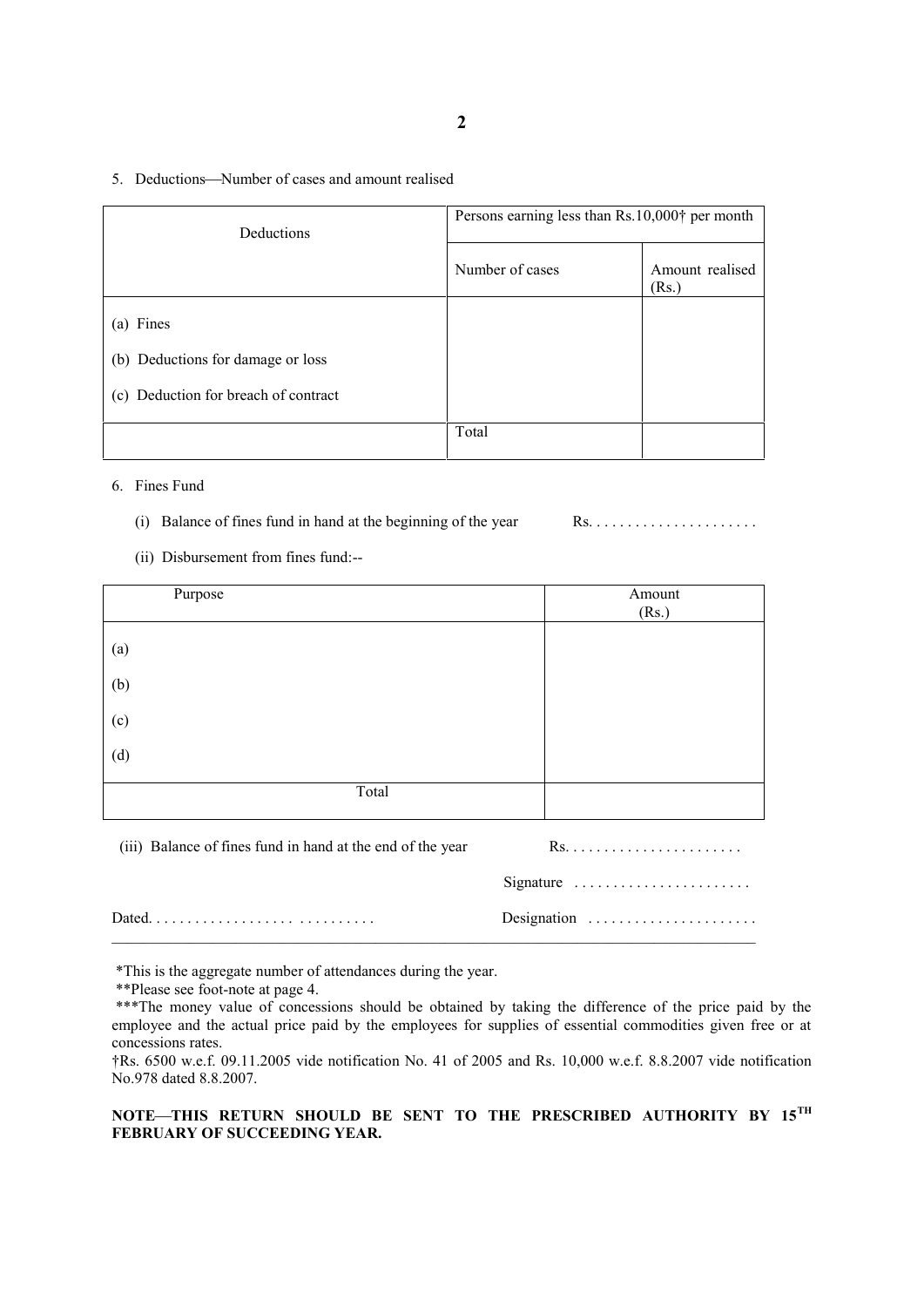### **THE PAYMENT OF WAGES ACT, 1936**

Methods of Scrutiny at the Primary Stage and Cross - Checks, etc.

1. The primary unit is required to submit information in Form-IV annually to the appropriate Government. Before submission, it is to be seen that the information in respect of all the items in Form-IV has been given in the return.

2. The figures of average daily employment for adults and children should be got verified by dividing the respective figures of mandays worked by the number of days worked during the year.

3. The total wages when divided by the figure of average daily employment give the per capita annual earnings. It should be checked that the per capita annual earnings, 'as obtained by dividing the figure of total wages furnished in item 4 of Form-IV, excluding figure of arrears of pay, by the corresponding figure of average daily number of persons employed' is less than Rs. 1,20,000. The figures of per capita earnings should also not be too low taking into account the number of days worked by the factory/establishment. This is very important check and should always be kept in view.

4. It should be seen that total of basic wages, dearness allowance and arrears of pay is equal to the figure of total wages paid.

5. Total of profit-sharing bonus, money value of concessions and total wages paid, should be equal to gross amount paid as remuneration.

6. The per capita annual earnings, as obtained by dividing the total gross wages amount paid minus arrears divided by the figure of average daily employment, should be compared with the corresponding figure for the previous year. Normally, there should not be wide fluctuations. In case, there is a wide divergence the cause should be investigated and invariably reported in the form of footnotes, etc. Unless there is some error in reporting, such a difference may occur due to a sharp change in the number of days worked during the year by the factory or due to major revisions in the rates of wages or due to major shift in the employment pattern such as employment of much larger proportion of employees on higher/lower rates of wages.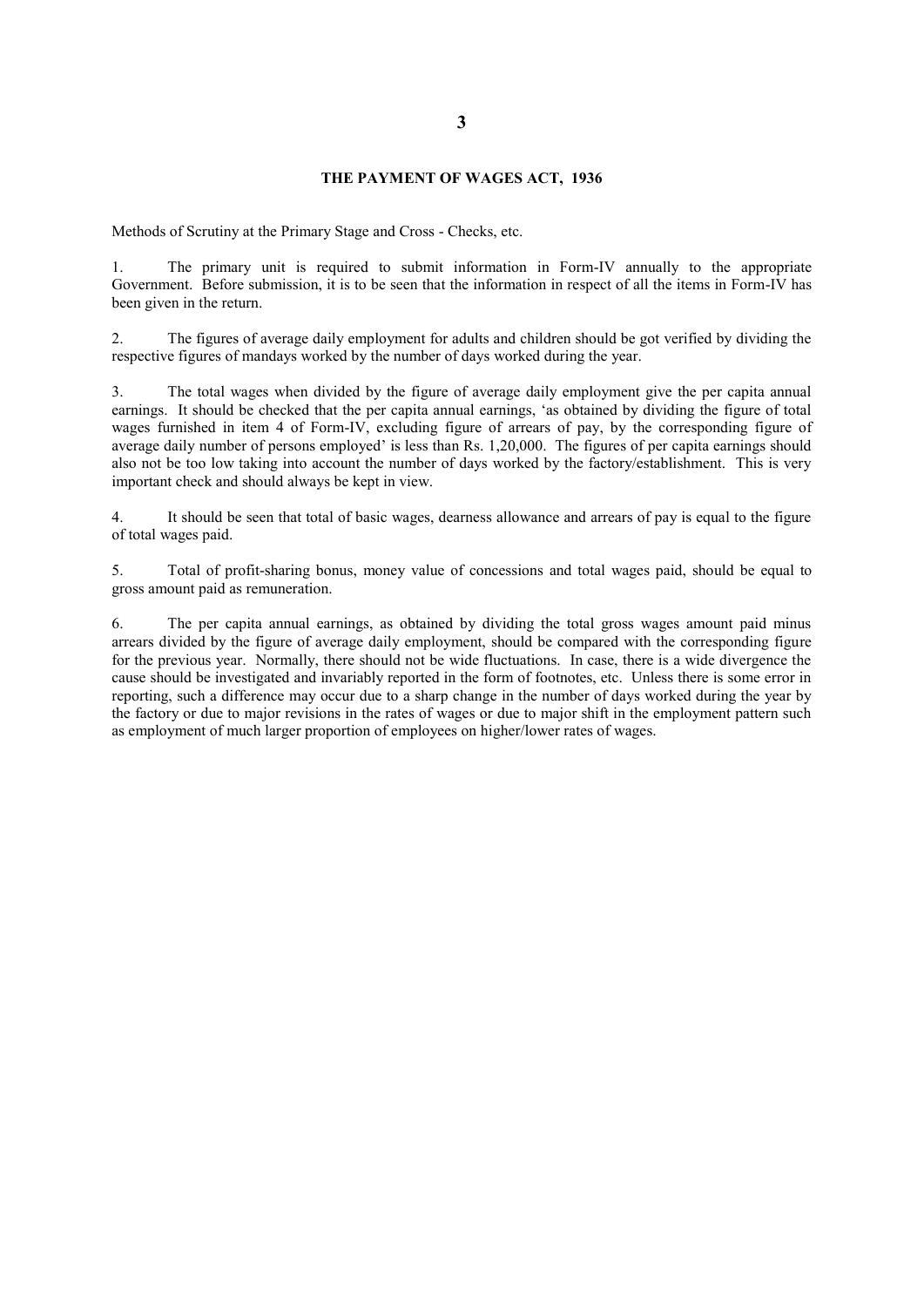### **THE MINIMUM WAGES ACT, 1948 FORM-III ANNUAL RETURN**

Return for the year ending 31st, December, . . . . . . . . . . . . . . . . . . . .

### **( TO BE SENT TO THE PRESCRIBED AUTHORITY BY FIRST FEBRUARY OF SUCCEEDING YEAR)**

|--|--|

(b) Name and residential address of the owner/contractor . . . . . . . . .

(c) Name and residential address of the Managing Agent/Director/Partner in charge of the day-to-day affairs of the establishment owned by a Company, Body Corporate or Association

(d) Name and residential address of the Manager/Agent, if any . . . .

- 2. Number of days worked during the year . . . . . . . . . . . . . . . . . . . . .
- 3. \*Number of mandays worked during the year-<br>(i)  $\Delta$  dults

| $\overline{4}$ | **Average daily number of persons employed during the year— |
|----------------|-------------------------------------------------------------|
|                |                                                             |
|                |                                                             |
|                |                                                             |
| 5.             |                                                             |
|                | $+$ +Total goals value of the wages noid in lind $(D_5)$    |

6. ††Total cash value of the wages paid in kind (Rs.). . . . . . . . . . . . . Deductions made during the year

|         |                                                                                                  |         |           |                  |                      | Number of<br>cases | Total<br>amount<br>(Rs.) |
|---------|--------------------------------------------------------------------------------------------------|---------|-----------|------------------|----------------------|--------------------|--------------------------|
|         | (a) Fines $\ldots$<br>$\ddot{\phantom{0}}\cdot$<br>$\ddot{\phantom{0}}\phantom{0}\bullet\bullet$ |         |           |                  |                      |                    |                          |
|         | (b) Deductions for damage or loss                                                                | $\cdot$ | $\ddotsc$ | $\bullet\bullet$ | $\bullet\bullet$     |                    |                          |
|         | (c) Deductions for breach of contract                                                            |         |           |                  |                      |                    |                          |
|         |                                                                                                  |         | Total     |                  | $\ddot{\phantom{0}}$ |                    |                          |
|         | (a)<br>(b)                                                                                       |         |           | Purposes         |                      | Amount (Rs.)       |                          |
|         | (c)                                                                                              |         |           |                  |                      |                    | Total.                   |
| 10.     | Balance of fines fund in hand at the end of the year (Rs.)                                       |         |           |                  |                      | Signature          |                          |
| Dated : |                                                                                                  |         |           |                  |                      | Designation.       |                          |

\*This is the aggregate number of a attendances during the year.

\*\*Please see foot-note at page 3.

††As laid down under sub-section (4) of Section 11 of the Minimum Wages Act, 1948, the Cash Value of Wages in Kind and of concessions in respect of essential commodities at concessional rates authorised under sub-section (2) and (3) of Section 11 of the said Act shall be estimated in the prescribed manner by the appropriate Government. Accordingly it has been prescribed under Rule 20 of the Minimum Wages (Central) Rules, 1950 that the retail prices at the nearest market shall be taken into account in computing the cash value of wages paid in kind and essential commodities supplied at concessional rates. However, the cash value of concession should be obtained by taking the difference between the cost price paid by the employer and the actual price paid by the employees for supplies of essential commodities given at concessional rates.